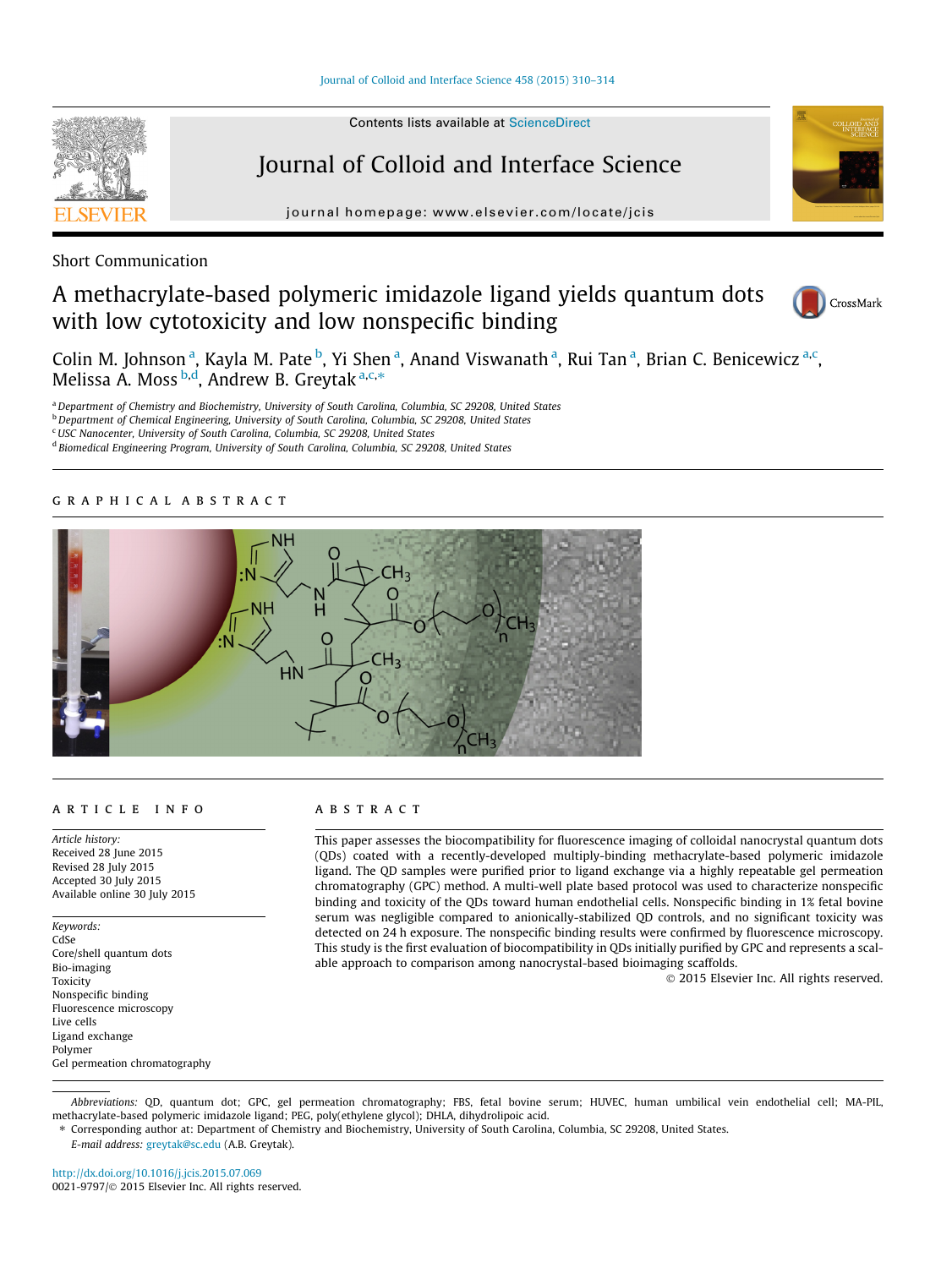# 1. Introduction

Colloidal nanocrystal quantum dots (QDs) offer size-tunable absorption and emission spectra [\[1\],](#page-4-0) large molar extinction coefficients  $[2,3]$  and 2-photon excitation cross-sections  $[4,5]$ , and high photostability [\[6,7\]](#page-4-0) compared to most molecular fluorophores. These properties have led to intense interest in QDs as light emitters in bioimaging [\[5,7–10\]](#page-4-0). Requirements for biocompatible nanocrystals include high colloidal stability, minimized nonspecific binding to cell surfaces and other biological substrates, and low toxicity on relevant timescales. Hydrophilic organic ligand coatings have been demonstrated as a route to biocompatible QDs with smaller hydrodynamic radii than are achieved by encapsulation strategies  $[11-14]$ . A key challenge for ligand exchange strategies is to install strongly-binding ligands in a highly repeatable and modular manner. Recently, several groups have developed co-polymer ligands in which multiple functional groups providing QD chelation, water solubility, and/or handles for derivatization are pendant on a polymer backbone [\[15–19\].](#page-4-0) Multiply-binding polymeric ligands are designed to provide biocompatible QDs with increased stability compared to those terminated with small molecules bearing the same chelating groups, as well as a high degree of tunability on the basis of polymer composition and length. We recently described the synthesis of a series of polymeric imidazole ligands with a methacrylate backbone (MA-PILs) and their use in preparing water-soluble QDs [\[20\].](#page-4-0) The methacrylate monomers exhibit increased stability compared to acrylate monomers, facilitating the control of polymer ligand properties through RAFT polymerization kinetics.

Here, we evaluated the biocompatibility of a series of representative MA-PIL multiply-binding ligand formulations through scalable nonspecific binding and cell viability assays. To ensure a consistent QD starting material, we employed gel permeation chromatography (GPC) purification of the QDs [\[21\]](#page-4-0) to remove impurities and weakly bound species prior to ligand exchange to install the MA-PIL ligand. The result illustrates the potential of methacrylatebased polymeric ligands to form biocompatible nanocrystals for targeting and sensing applications. Furthermore, these techniques and the results can serve as the basis for fundamental study and practical optimization of multiply-binding polymeric ligands for biomedical applications of inorganic nanoparticles.

#### 2. Materials and methods

#### 2.1. Materials

Wurtzite CdSe/CdZnS core/shell quantum dots and MA-PIL ligands were synthesized as described previously [\[20\],](#page-4-0) PEG sidechains were incorporated using poly(ethylene glycol) methyl ether methacrylate 500 from Sigma–Aldrich. Bio-Beads S-X1 GPC medium was obtained from Bio-Rad Laboratories. Toluene-d $_8$  (D, 99.5%) was obtained from Cambridge Isotope Laboratories. Decylamine (95%) was purchased from Sigma Aldrich. Oleylamine (80-90%) and Bis(trimethylsilyl) sulfide  $((TMS)_2S;$ 95%) were purchased from Acros Organics. Rhodamine 590 chloride (R590, MW 464.98) was obtained from Exciton. Toluene (99.5%) and Tetrahydrofuran (THF, 99%) were purchased from Mallinckrodt Chemicals. Ethanol (200 proof) was obtained from Decon Laboratories. Acetone (99.9%) was purchased from VWR. Methanol (99.9%) was purchased from Fisher Scientific. Toluene was dried with activated 4A molecular sieves. THF was dried using the Puresolv system from Innovative Technologies. Synthetic or analytical procedures under inert conditions were carried out using Schlenk line techniques or in a glovebox under  $N_2$  atmosphere. All media components were from Sigma Aldrich. 96 well plates with clear plastic bottoms and black walls were obtained from VWR. Calcein AM was obtained from Invitrogen.

#### 2.2. Preparation of MA-PIL coated quantum dots

Prior to ligand exchange, QDs (5 nmol) were purified by one cycle of precipitation and redissolution followed by GPC in toluene solvent. Toluene was then removed under vacuum, and chloroform added (0.3 mL) to form a clear solution. This QD solution was mixed with a solution of the MA-PIL ligand (175:1 mol ratio, for example  $\sim$ 30 mg for 34K MA-PIL), also in chloroform. After 30 min stirring at room temperature, a small amount of methanol was introduced followed by 30 min additional stirring. The QDs were then diluted with ethanol and hexane was introduced, causing precipitation of the ligand-exchanged QDs. The solution was decanted and QDs were redissolved in aqueous phosphate buffer solution (pH 7.4), and filtered (0.2  $\mu$ m pore size). Finally, samples were dialyzed into deionized water via repeated centrifugal filtration with a 50,000 molecular weight cutoff membrane prior to biocompatibility experiments.

#### 2.3. Cell culture and preparation

Human umbilical vein endothelial cells (HUVECs) (American Type Culture Collection) were maintained in Ham's F12K medium supplemented with 10% fetal bovine serum (FBS), 0.1 mg/mL heparin, 30 µg/mL endothelial cell growth supplement, 100 units/mL penicillin, and 100 µg/mL streptomycin. Prior to experimentation, HUVECs were seeded at a density of  $5 \times 10^4$  cells/well onto black-sided 96-well tissue culture plates and maintained for 24 h in supplemented Ham's F12K medium with 1% FBS to allow formation of confluent monolayers. All cultures were maintained at 37  $\degree$ C in a humid atmosphere of  $5\%$  CO<sub>2</sub> and  $95\%$  air.

## 2.4. Calcein AM cell viability assay

To characterize the potential toxicity of MA-PIL QDs, Calcein AM was used to assess cell viability following exposure to QDs. Confluent HUVEC monolayers were incubated (37  $\degree$ C, 5% CO<sub>2</sub>) with QDs coated with MA-PILs exhibiting effective molecular weights of 10K, 22K, or 34K. QD solutions were prepared by adding small aliquots of MA-PIL QD solutions in DI water to supplemented medium containing 1% FBS to achieve an ultimate concentration of 100 nM QDs. Monolayers incubated with equivalent dilution of DI water or with  $25 \mu$ M cadmium acetate served as the vehicle and positive controls, respectively. Following 24 h incubation, treatments were decanted and replaced with  $1 \mu M$  Calcein AM diluted in phenol red-free, serum-free media. When taken up by living cells, the non-fluorescent Calcein AM probe is hydrolyzed by endogenous esterases to yield fluorescent acetoxymethyl ester, thereby allowing for a quantifiable measurement of cell viability. After 1 h incubation (37 °C, 5% CO<sub>2</sub>), fluorescence was measured using a BioTek Synergy 2 multi-mode microplate reader equipped with excitation and emission filters of 485 ± 20 nm and  $530 \pm 25$  nm, respectively, and using baseline (media containing Calcein AM) subtraction. Cell viability is reported as Calcein AM fluorescence normalized to the fluorescence observed for the vehicle. Each treatment was performed in triplicate, and results shown are the mean ± SEM of three independent experiments.

## 2.5. Nonspecific binding assay

To evaluate nonspecific interactions between MA-PIL QDs and cells, a static adhesion assay was implemented. Confluent HUVEC monolayers were incubated for 5 min with MA-PIL QDs exhibiting molecular weights of 10K, 22K, or 34K. QD solutions were prepared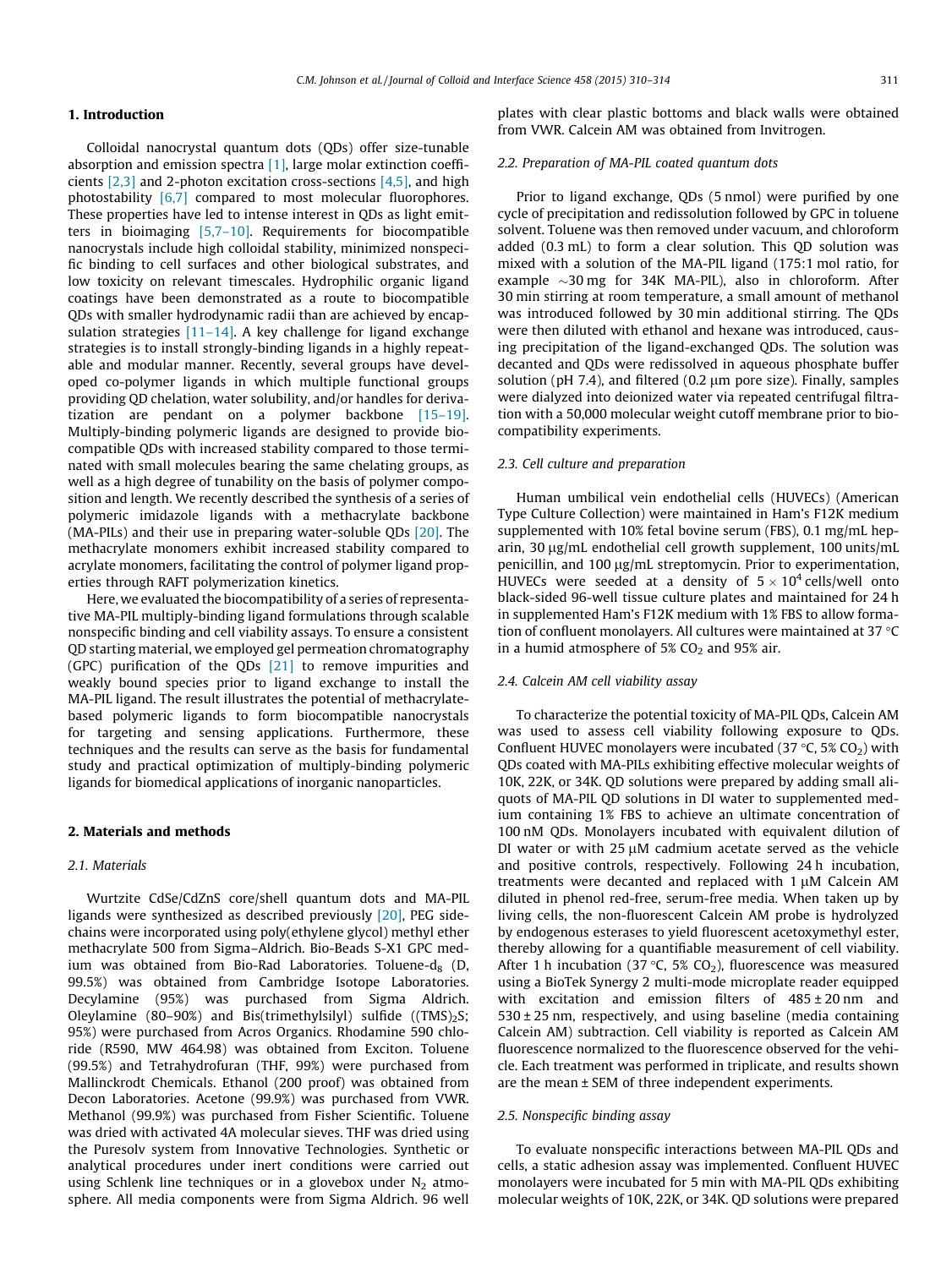by adding small aliquots of MA-PIL QD solutions in DI water to supplemented medium containing 1% FBS to achieve an ultimate concentration of 200 nM. Incubations were performed at  $4^{\circ}$ C to induce a state of cellular stasis, thereby preventing the endocytosis of MA-PIL QDs. Monolayers incubated with equivalent dilution of DI water or 200 nM of QDs coated with dihydrolipoic acid (DHLA) served as vehicle and positive control for nonspecific binding, respectively. Immediately following incubation, fluorescence was measured to serve as an internal positive control for each QD's self-fluorescence. Cells were then washed three times using PBS, pH 7.4, and fluorescence was measured again to evaluate nonspecific binding. Fluorescence was measured using a BioTek Synergy 2 multi-mode microplate reader equipped with excitation and emission filters of  $530 \pm 25$  nm and  $590 \pm 35$  nm, respectively. Fluorescence measurements were normalized to the fluorescence observed for the vehicle. Each experiment was performed with three replicates, and results are shown as the mean ± SEM of three to four independent experiments. To corroborate fluorescence results and assess sensitivity, monolayers were additionally imaged using a Nikon Eclipse Ti-E inverted microscope equipped with a  $20\times$  objective lens. Bright field and TRITC laser (excitation =  $555 \pm 10$  nm; emission =  $600 \pm 20$  nm) images were acquired for each sample. Images shown are representative of three to four independent experiments.

## 3. Results and discussion

The MA-PIL ligand includes multiple imidazole binding groups that could participate in a multidentate binding mode to the QD surface, poly(ethylene glycol) (PEG) chains to promote water solu-bility, and a methacrylate backbone [\[20\].](#page-4-0) Previous approaches to polymeric, multiply-binding ligands include modification of com-mercially available polyacrylic acid [\[18\]](#page-4-0) and poly(maleic anhydrides) [\[17,19\]](#page-4-0) with mixtures of thiols and/or imidazole binding groups, PEGs for water solubility, and/or functional handles; free-radical co-polymerization of thiol-functionalized methacrylates [\[16\]](#page-4-0), and RAFT-mediated co-polymerization of functionalized acrylate monomers [\[15\].](#page-4-0) Controlled radical polymerization of functionalized monomers offers the ability to tune the polymer length and the distribution of functional sidechains within the polymers, which could be an advantage in producing optimized biocompatible QDs. The methacrylate backbone demonstrates advantages over previously used acrylate species [\[15\],](#page-4-0) principally in the increased stability of methacrylate monomers against premature reactions. Free branched PEGs based on methacrylate backbones (PEG-MAs) have been shown to have low cytotoxicity [\[22\]](#page-4-0), but the biocompatibility of QDs incorporating methacrylate backbones and imidazole binding groups has not been examined to our knowledge.

We applied three different formulations of the MA-PIL polymer to identical CdSe/CdZnS core/shell QD samples. The QD samples were purified by GPC using a toluene mobile phase and polystyrene size-exclusion medium. Importantly, this method has been shown to lead to QDs with low and consistent numbers of strongly-bound residual ligands [\[21\]](#page-4-0), allowing the effects of subsequent ligand exchange procedures to be directly compared. The polymers tested had effective molecular weights,  $M_n$ , of 10,000, 22,000, and 34,000 as assigned from analytical GPC, with the difference in molecular weight reflecting the difference in the polymer chain length (average  $N = 29$ , 65, and 100 MA units). All polymers contained histamine and methoxy-terminated PEG-500 side chains at equal mole fractions; the ligand exchange with each of these ligand formulations resulted in clear solutions of QDs in water. Quantum yields measured in phosphate buffered saline at pH = 7.4 ranged from 22% to 32% with no clear dependence on Mn. Dynamic light scattering measurements of similarly-prepared MA-PIL QDs in water indicated hydrodynamic radii of  $\sim$ 8–9 nm [\[20\]](#page-4-0).

We implemented two fluorescence-based assays to evaluate the biocompatibility of MA-PIL coated QDs under conditions that are typical of a cell-surface labeling experiment. The fluorescence-based assays were executed on a plate reader platform, permitting multiple replicates of each data point and potential scalability to a large number of polymer formulations to facilitate screening and optimization of putative biocompatible QDs. Since a common delivery method of QDs is via intravascular injection, in which the QDs come in contact with vascular endothelial cells, HUVEC cells have been utilized in a host of previous studies to assess QD toxicity [\[23–25\].](#page-4-0) In order to quantify the degree of cytotoxicity that the MA-PIL QDs elicited in HUVECs, a Calcein AM cell viability assay was utilized. The Calcein AM probe becomes fluorescent upon hydrolysis by esterases found in viable cells. Thus, cell viability can be assessed by the intensity of the fluorescence in the wells using a plate reader. Fig. 1 shows the fluorescence signal from wells containing monolayers treated with QDs coated with varying molecular weight MA-PILs (10K, 22K, 34K); fluorescence is normalized to the signal from wells with equivalent DI water (vehicle control). None of the cells treated with 100 nM QDs demonstrate a significant difference from vehicle after 24 h exposure. In addition, results were compared to a positive control in the form of a solution of  $25 \mu$ M cadmium acetate. In soluble forms, cadmium is a highly cytotoxic and carcinogenic element; its presence in many varieties of nanocrystal QDs has been a source of concern in biological applications. Indeed, we observed significant toxicity for low micromolar concentrations of aqueous cadmium ion. In contrast, the total cadmium concentration in the QD samples is  $\sim$  680 µM based on the number of Cd atoms per QD; the absence of toxicity by QDs suggests that Cd remains effectively sequestered in the QDs throughout the timescale of the experiment. We note that as free polymers, PEG-MA derivatives have been shown previously to exhibit very low cytotoxicity, comparable to or better than linear PEGs [\[26\].](#page-4-0)

To assess the propensity of the MA-PIL QDs to bind nonspecifically, the samples were introduced at a relatively high



Fig. 1. Effect of MA-PIL QDs on cell viability. (A) HUVEC monolayers were incubated for 24 h (37 °C) with 100 nM QDs coated with MA-PIL ligands exhibiting molecular weights of 10K, 22K, or 34K or with 25  $\mu$ M cadmium acetate (Cd, positive control). Cell viability was then assessed using Calcein AM. (B) Cell viability is reported as the experimental Calcein AM fluorescence normalized to the Calcein AM fluorescence observed for cells treated with vehicle only. Dashed line represents average cell viability of the vehicle. Error bars indicate SEM,  $n = 3$ . \*\*\* $p < 0.001$  vs. vehicle.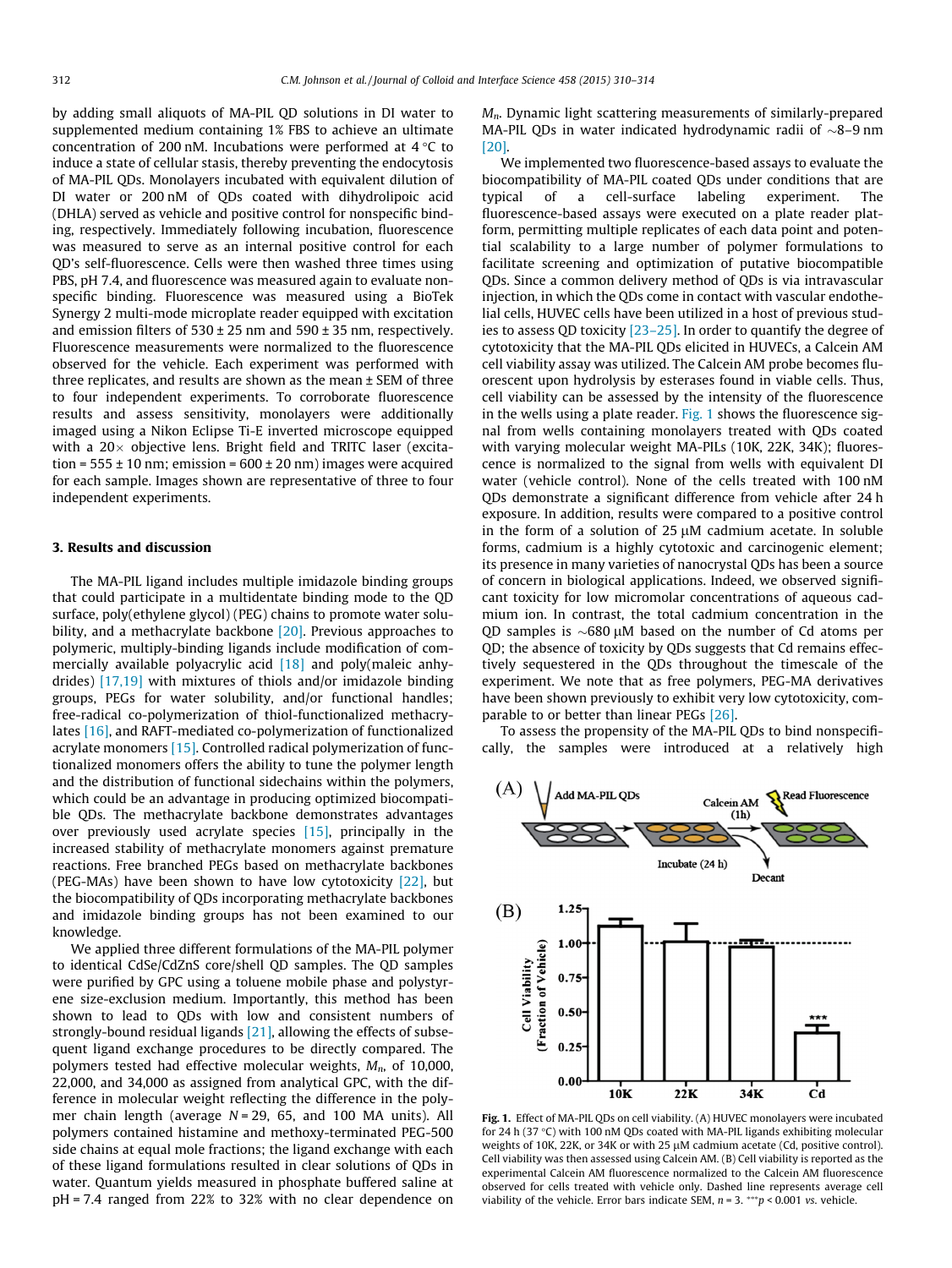

Fig. 2. Nonspecific binding of MA-PIL QDs to HUVEC monolayers. (A) HUVECs were incubated for 5 min at 4 °C with 200 nM QDs coated with MA-PIL ligands or with 200 nM QDs coated with DHLA ligands (positive control). The presence of MA-PIL QDs was quantified via self-fluorescence (panel B) and also visualized using fluorescence microscopy (panel C, left column). Fluorescence quantification was performed both before (grey bars) and following (white bars) three washes, with the latter representative of nonspecifically bound QDs. Phase contrast images (panel C, right column) were acquired to verify intact cell monolayers. Fluorescence was normalized to that observed for monolayers treated with a DI water equivalent (vehicle). Dashed line represents the normalized, average fluorescence observed for the vehicle. Error bars indicate SEM,  $n = 3-4$ . Some error bars lie within symbols. \*p < 0.05 and \*\*\*p < 0.001 vs. vehicle. Images are representative of 3–4 independent experiments; scale bars represent 200 µm.

concentration (200 nM) to HUVECs in medium containing 1% FBS and, following 5 min incubation, were decanted and rinsed so that any QDs that remained nonspecifically bound could be detected by virtue of their intrinsic fluorescence (Fig. 2A). In order to focus on nonspecific adsorption and avoid complications introduced by uptake via endocytosis, the incubation was conducted at low temperatures where endocytosis is less active. After three washes with PBS, the cells (treated with QDs with each coating, in triplicate) were analyzed via a plate reader to detect fluorescence at the QD emission channel. Any QDs remaining after the washes, for example as a result of nonspecific binding to cell surfaces or the culture substrate, will result in a contribution to the fluorescence that is absent in the wells exposed to vehicle only. Fig. 2B shows the plate reader results for each of the three MA-PIL QD samples. A fluorescence reading was also taken prior to washing, as an internal control for variation in the brightness of the QD samples. The results are expressed as a fraction of the vehicle. No significant increase in residual fluorescence was observed compared to vehicle (both sample and vehicle values include a similar small but non-zero contribution from autofluorescence and background).

The plate reader measurement provides a scalable, ensemble measurement of nonspecific binding that is immune to sampling bias that could be encountered in methods relying solely on fluorescence microscopy. As a positive control to confirm the ability of the method to detect nonspecific binding, we tested QDs coated with DHLA ligands. The carboxylate on DHLA is deprotonated at neutral pH, providing anionically stabilized QDs with a strongly negative zeta potential; DHLA-coated QDs have previously been observed to exhibit strong nonspecific binding to human cells [\[14\].](#page-4-0) Here, we confirm this observation with significant residual fluorescence detected at more than twice the vehicle.

In order to confirm that the ensemble measurement is sufficiently sensitive to detect nonspecific binding at a level that could interfere with the use of QDs for targeting cell imaging, the ensemble measurements were confirmed with live-cell fluorescence microscopy. In Fig. 2C, images are shown for each of the MA-PIL samples and the DHLA positive control. The left column shows the QD fluorescence channel images after washing away unbound QDs; the right column shows the bright field images after washing, which confirm intact endothelial monolayers. Under similar exposure conditions, the DHLA positive control showed localized QD fluorescence indicative of significant binding to cells, while no localized fluorescence contrast could be detected for any of the three MA-PIL QD samples.

## 4. Conclusions

Through assays designed to detect toxicity and nonspecific binding, we have demonstrated that polymeric imidazole ligands built on a polymethacrylate backbone are capable of producing water-soluble QDs with negligible short-term toxicity and negligible nonspecific adhesion to a human cells. The combination of GPC purification for the QD component [\[21\]](#page-4-0) and RAFT-controlled polymerization of stable methacrylate monomers [\[20\]](#page-4-0) represents a highly repeatable and potentially manufacturable route to biocompatible QDs with small hydrodynamic diameter, low nonspecific binding, and high fluorescence brightness. We showed that a well plate-based assay can detect nonspecific binding of QDs to a monolayer of cells. As such it can serve as a complement or alternative to microscopy-based assays.

The results shown here, for a binary copolymer with 50% PEGMA-500, demonstrate no significant difference in performance over the range of  $M_n$  studied. The scope of the MA-PIL ligand system is extensible to include ternary and end-functionalized copolymers that incorporate sites for derivatization under mild conditions, for example to form targeted QD probes. We believe this result will be a valuable point of reference for further optimization of biocompatible QDs, including those introducing specific targeting functions through introduction of bioaffinity groups or bio-orthogonal linking chemistries [\[27\].](#page-4-0) Additionally, the demonstration of biocompatibility in the PEG-MA motif of the polymer ligand could recommend a similar approach for surface treatment of other inorganic nanoparticles, including metals or oxides, for biological applications [\[28\]](#page-4-0). Non-specific binding is known to vary among cell lines [\[29\]](#page-4-0) and to depend on buffer composition [\[30\].](#page-4-0) Future studies addressing specific bio-imaging objectives will motivate expansion of the scope of polymer compositions, cell lines, and buffer composition under which biocompatibility can be maintained with this system.